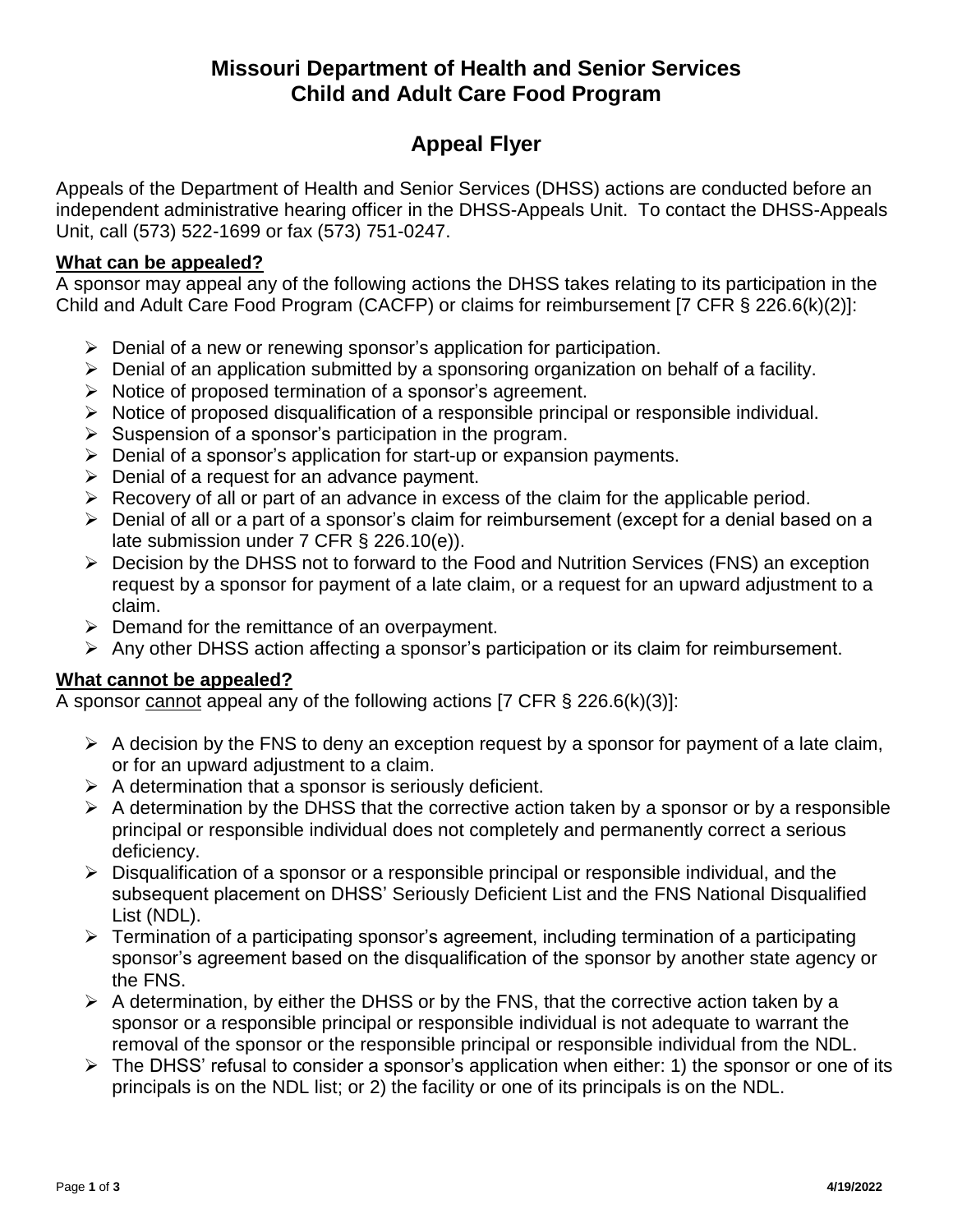#### **How can a sponsor appeal?**

- $\triangleright$  Appeal requests must be in writing.
- $\triangleright$  A sponsor can either:
	- Fax the appeal request to 573-526-3679.
	- Mail the appeal request to:

Missouri Department of Health and Senior Services Community Food and Nutrition Assistance ATTN: CACFP Appeals PO Box 570 Jefferson City, MO 65102

 $\triangleright$  The DHSS must receive the appeal request no more than 15 calendar days after the sponsor receives the notice of DHSS' action.

#### **What must a sponsor include in its appeal request?**

- $\triangleright$  The sponsor's name, telephone number, and mailing address.
- $\triangleright$  The name and title (printed or typed) of the sponsor's contact person or authorized representative (if applicable).
- $\triangleright$  The DHSS action(s) that the sponsor is appealing, the reason(s) the sponsor is appealing, and the action(s) the sponsor wants the DHSS to take instead (i.e., the remedy the sponsor is seeking).
- $\triangleright$  Whether the sponsor is requesting an abbreviated administrative review or an administrative hearing, unless the action being appealed is one that must go through abbreviated review:
	- *Abbreviated administrative review:* a review of written documentation only.
		- o In an abbreviated review, both the sponsor and the DHSS submit written documentation for the hearing officer to consider when deciding the appeal.
		- $\circ$  A sponsor requesting a written review may choose to have an abbreviated administrative review even if it is entitled to a full, in-person hearing.
		- o If the DHSS denies the sponsor's application or proposes to terminate a sponsor's CACFP participation based on any of the following reasons, the appeal must be an abbreviated administrative review:
			- Submission of false information on the application.
			- The sponsor or one of its principals or its facilities is on the NDL.
			- The sponsor or one of its principals or one of its facilities is ineligible to participate.
			- The sponsor or one of its principals or one of its facilities has been convicted for any activity that indicates a lack of business integrity.
		- $\circ$  To be considered by the hearing officer, the sponsor must submit all written documentation in support of its appeal to the hearing officer within 30 calendar days from the date the sponsor receives the DHSS' notice.
		- $\circ$  A sponsor cannot request an in-person administrative hearing after the abbreviated administrative review has taken place.
- *Administrative hearing***:** an in-person hearing at which the sponsor and the DHSS submit verbal testimony and evidence.
	- o The Appeals Unit hearing officer can hold a hearing in addition to, or instead of, an abbreviated administrative review only if it qualifies for an administrative hearing and the sponsor requests a hearing in its appeal request.
- $\triangleright$  A copy of the notice from the DHSS that outlines the actions the sponsor is appealing.